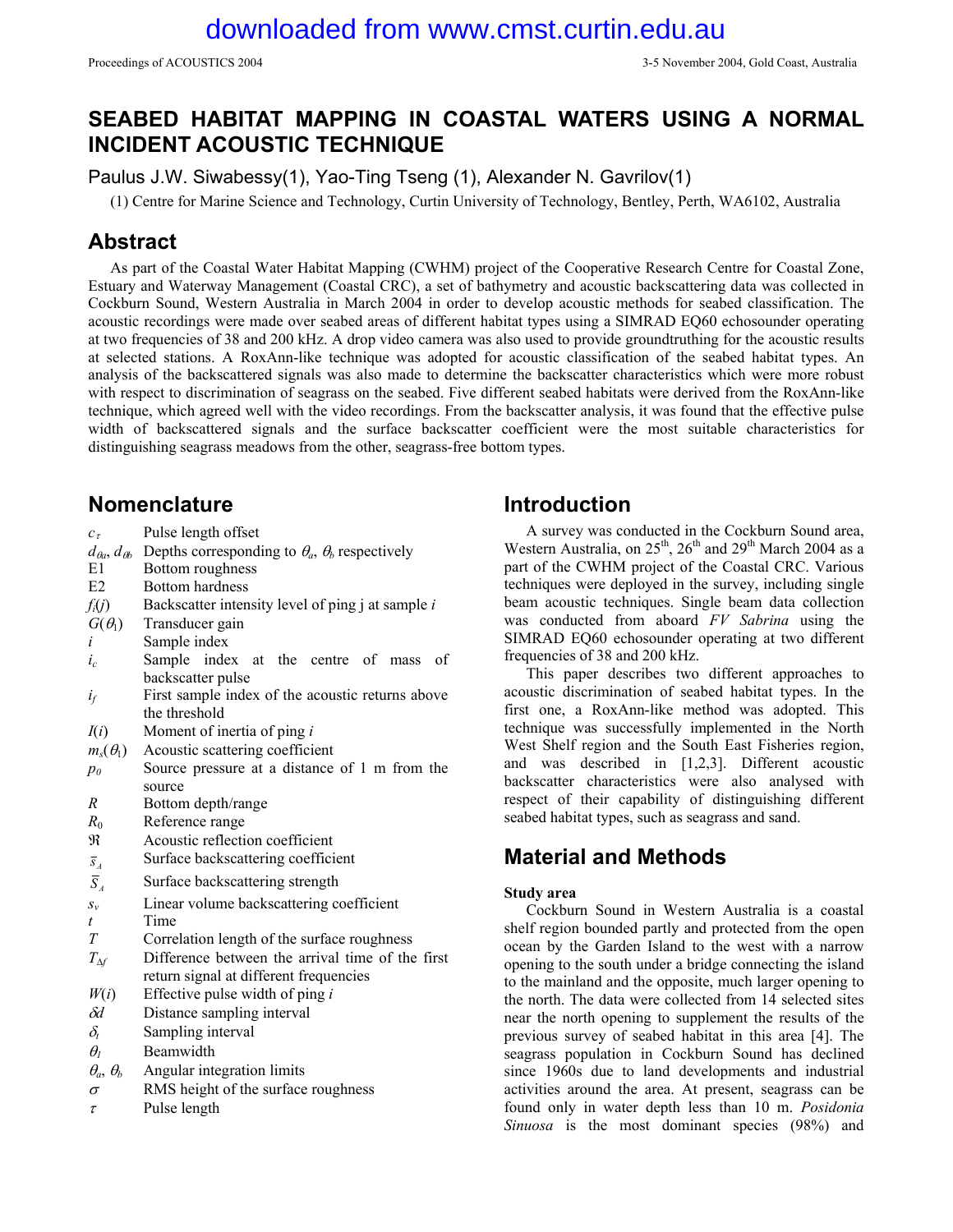*Posidonia australis* comes second (1.7%) [5]. The seagrass currently occupies only about 4% of the total Cockburn Sound area.

#### **Data collection**

The acoustic backscatter data were collected by SIMRAD EQ60 in two regimes: when *FV Sabrina* was running along selected tracks and while the boat was kept drifting at predefined stations. Fugro's Starfix DGPS navigation system was deployed along with the echosounder to provide positioning of the boat. Video footages were also taken simultaneously with acoustic measurements at the predefined locations for specific time intervals. The RoxAnn-like method was applied only to the 38-kHz backscatter signals. The acoustic backscatter analysis was applied to the signals at both frequencies.

Table 1 gives a summary of the EQ60 parameters and settings applied during the survey. For the beamwidth given in Table 1, the footprint size for a typical water depth of 5 m was about  $0.5$  and  $0.1 \text{ m}^2$  at 38 and 200 kHz respectively.

Table 1. Parameters and settings of the SIMRAD EQ60 echosounder.

| Parameters                     | Frequencies (kHz) |            |
|--------------------------------|-------------------|------------|
|                                | 38.08             | 198.864    |
| Beamwidth (degree)             | 15.2              | 7.2        |
| Transducer draft (m)           | 2.14              | 2.14       |
| Sample interval (sec)          | 0.000126          | 0.000025   |
| Absorption coefficient (dB/m)  | 0.0098            | 0.0523     |
| RoxAnn-like method:            |                   |            |
| Transmit power (W)             | 1000              | 1000       |
| Pulse length (ms)              | 1.024             | 1.024      |
| Transducer gain (dB)           | 20                | 26.3       |
| Acoustic backscatter analysis: |                   |            |
| Transmit power (W)             | 100 & 500         | 100 & 1000 |
| Pulse length (ms)              | 0.256             | 0.1        |
| Transducer gain (dB)           | 17.5              | 24.8       |

### **Acoustic data quality control**

The ECHO*view* software tool developed by SonarData (based in Hobart, Tasmania) was used for data quality assessment. Faulty records due to aeration of the thin subsurface layer under wind and vertical mixing were marked as bad ones and excluded from the further analysis. This was only applicable to the RoxAnn-like technique. ECHO*view* was also used to export raw acoustic backscatter data into ASCII and MATLAB formats for the backscatter analysis.

### **Acoustic data analysis**

### RoxAnn-like technique

The RoxAnn system uses an echo-integration methodology to derive values for an electronically gated tail part of the first return echo (E1) and the whole of the second return echo (E2). While E2 is primarily a function

of the gross reflectivity of the seabed surface and therefore it indicates the acoustic hardness of the seabed cover, E1 depends strongly on incoherent backscattering from the seabed and hence it can be used to estimate the roughness of the bottom. Acoustically different seabed types can be discriminated by clustering the backscatter signals by these two parameters E1 and E2 [6,7].

Heald and Pace [7] try to relate energy features from the first acoustic bottom returns and roughness parameters. For an incremental area  $dA_1$  far from the axis, the first backscatter return becomes incoherent. Total backscatter return is a superposition of all backscatter signals from all areas. Following [7], the received acoustic pressure may be expressed as

$$
p_{bs1}^2 = p_0^2 \int_{\theta_a}^{\theta_b} \frac{m_s(\theta_1) G^2(\theta_1)}{(R')^4} dA_1 \tag{1}
$$

where  $dA_1 = 2\pi R'^2 \tan\theta_1 d\theta_1$ ,  $R' = R\sqrt{\left(1 + \tan^2\theta_1\right)}$ ,  $m_s(\theta_1) \propto \mathfrak{R}^2$ and  $m_s(\theta_1) \propto (\sigma/T)^2$ . Heald and Pace further suggest that the integration limits of the intensity envelope of the first backscatter return from the seabed are to bound the region where the insonified area is an annulus within which  $\sqrt{c(t-\tau)/R} \leq \theta_1 \leq \sqrt{c \tau/R}$ 

The acoustic energy of the second backscatter return from the seabed includes both coherent and incoherent components, and hence for calculation of the total reflection coefficient the integration limits must include the whole returned envelope. The acoustic scattering coefficient  $m_s(\theta_1)$  for the first return is proportional to the square of the acoustic reflection coefficient **R**. The amplitude of the second backscatter return depends on the 4<sup>th</sup> power of  $\mathfrak{R}$ . The coherent component of the second backscatter pulse is estimated by integrating the signal envelope within  $ct/2 \leq ct/2$  and  $ct/2 > ct/2$ . [7]

ECHO*view* provides several algorithms including a constant angular algorithm (see equation (1)). This algorithm ensures that a constant angular sector of the incoherent field, irrespective of depth changes, is used for the integration of the first acoustic bottom backscatter. Following the procedure introduced in [1], the integration limits ( $\theta_a$  and  $\theta_b$  in equation (1)) were chosen between  $16^{\circ}$  and  $45^{\circ}$  after the falling edge of three times the acoustic pulse ( $c<sub>\tau</sub>$  = 1.6 m for the settings at 38 kHz). The depths (after the bottom) corresponding to  $\theta_a$ and  $\theta_h$  varied with changing water depths and were estimated by

$$
d_{\theta} = R/\cos\theta_i - R + c_{\tau} \tag{2}
$$

A constant depth algorithm was used for the integration of the complete envelope of the second backscatter pulse. The integration limits were defined starting from twice the water depth  $(d_{\theta a})$  and ending at twice the water depth plus 3 m  $(d_{\theta b})$ . To reduce variability between pings in the backscatter returns, the integration was also performed over an along-track interval of 10 pings. The integration of acoustic volume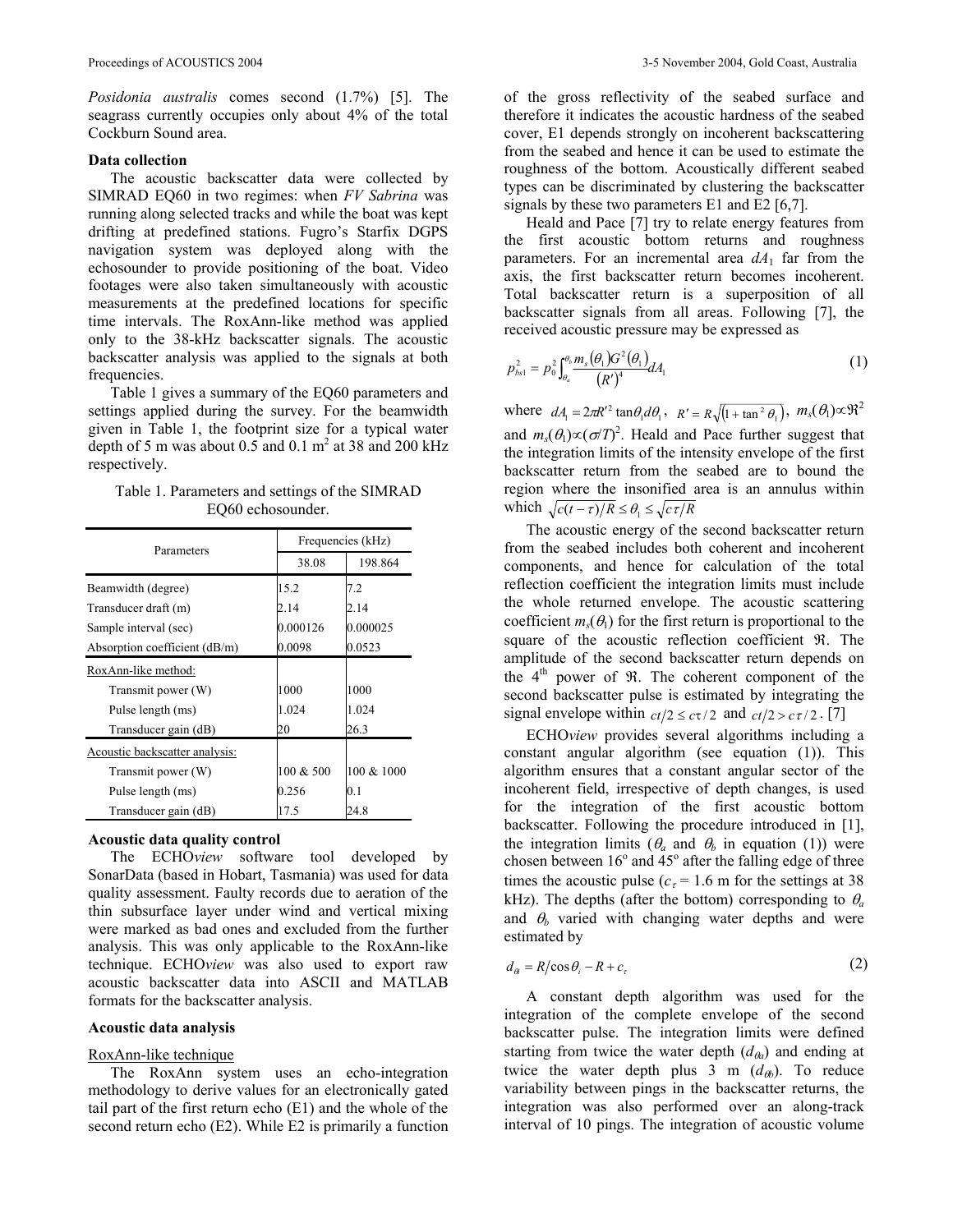reverberation resulted in the surface backscatter coefficients that stem from fisheries acoustics for biomass assessments and are adopted as a relative measure of acoustic energy for scattering from the seabed. In the discrete form, the estimate of the mean surface backscattering coefficient can be written as

$$
\overline{s}_A = 4\pi \frac{\sum_{p=1}^m \delta d \sum_{d=d_a}^{d_b} s_{\nu(d_p)}}{m}
$$
\n(3)

The surface backscattering strength is simply

$$
\overline{S}_A = 10 \times LOG_{10}(\overline{s}_A)
$$
 (4)

The parameters E1 and E2 were calculated using equations 3 and 4 with the summation in (3) within the limits  $d_a$  and  $d_b$  defined for the first and second backscatter returns as described above.

### Seabed classification of the RoxAnn-like data

A cluster analysis (CA) was applied to the parameters E1 and E2. This study used the iterative relocation technique with Bayesian distance for clustering. A training set comprising distinct seabed habitat based on video footages was set up. The mean of E1 and E2, and the covariance matrix were estimated from the training set. The results from the training set then became the seeds of the initial centroids. Using these seeds of the initial centroids, the iterative relocation technique was eventually performed on the rest of the data.

#### Acoustic backscatter analysis

The volume backscattering coefficients exported from ECHO*view* were first converted into the surface backscattering coefficients. The further processing procedure was applied to the surface backscattering coefficients.

It was assumed that the detection of seagrass would be better at higher frequencies, and hence it was expected that the first arrival pulse at 200 kHz was backscattered by the top of the seagrass canopy, while at 38 kHz the signal was mainly reflected by the sediment interface.

The pulse front of backscatter signals was located by finding the first signal sample of which the intensity level exceeds a predefined threshold. The other parameters, such as the centre of mass and the moment of inertia of the pulse, were derived once the pulse front had been located. All signal parameters used for the analysis are described below:

## *Time difference between the arrivals of pulse fronts at two frequencies T*<sup>∆</sup>*<sup>f</sup>*

This parameter is assumed to be proportional to the height of the seagrass canopy, if the above assumption on the difference in backscattering at 38 and 200 kHz is valid. The estimate of this parameters is:

$$
T_{\Delta f} = i_{f1} \cdot \delta_{t1} - i_{f2} \cdot \delta_{t2} \tag{5}
$$

The sampling intervals  $\delta_{t1}$  and  $\delta_{t2}$  are 126 and 25 µs at 38 and 200 kHz respectively.

#### *Centre of mass ic*

The centre of mass is a conventional characteristic to define the centre of pulses of a complicated form (see [8], for example). Its definition is similar to that given in classical mechanics. In the discrete form, the sample index of the centre of mass is defined as

$$
i_c(j) = \text{int}\left\{\sum_i i \cdot f_i(j) / \sum_i f_i(j)\right\},\tag{6}
$$

where  $f_i$  are the backscatter pulse samples. Index  $j$ denotes the ping number.

#### *Effective pulse width W*(*j*)

The effective pulse width is defined as the square root of the moment of inertia calculated for the pulse magnitude and multiplied by the sampling interval  $\delta t$ , which can be written as follows

$$
W(j) = \partial t \sqrt{I(j)}\tag{7}
$$

where  $I(j) = \sum_i (i - i_c)^2 \cdot f_i(j) / \sum_i f_i(j)$  is the moment of

inertia. The smaller the effective pulse width, the more the backscattered energy will concentrate at the pulse centre.

## *Surface scattering coefficient sA*

According to Medwin and Clay [9], the surface backscattering coefficient is defined as

$$
s_A = P_t R^4 / P_r R_0^2 A \,,\tag{8}
$$

where *A* is the insonified area. It is expected that the surface backscattering coefficient for seagrass is smaller at near-nadir angles of incidence than that for sand.

## **Results**

## RoxAnn-like technique

During the survey, areas with and without dense seagrass cover were easily recognised by comparing the echograms at two operating frequencies. In the areas free of seagrass, the bottom interface detected by the SIMRAD EQ60 built-in algorithm is almost coincident at 38 and 200 kHz. In the areas with a dense seagrass cover, the depth of the sounder-detected bottom is noticeably different at 38 and 200 kHz. As shown in Figure 1, the sounder-detected bottom observed on the 38 kHz echogram (left panel) is different from that on the 200 kHz echogram (right panel). At 38 kHz, the detected bottom interface was spike-like, so that the location of the bottom interface was not certain. The density of spikes was depending on how dense the seagrass was.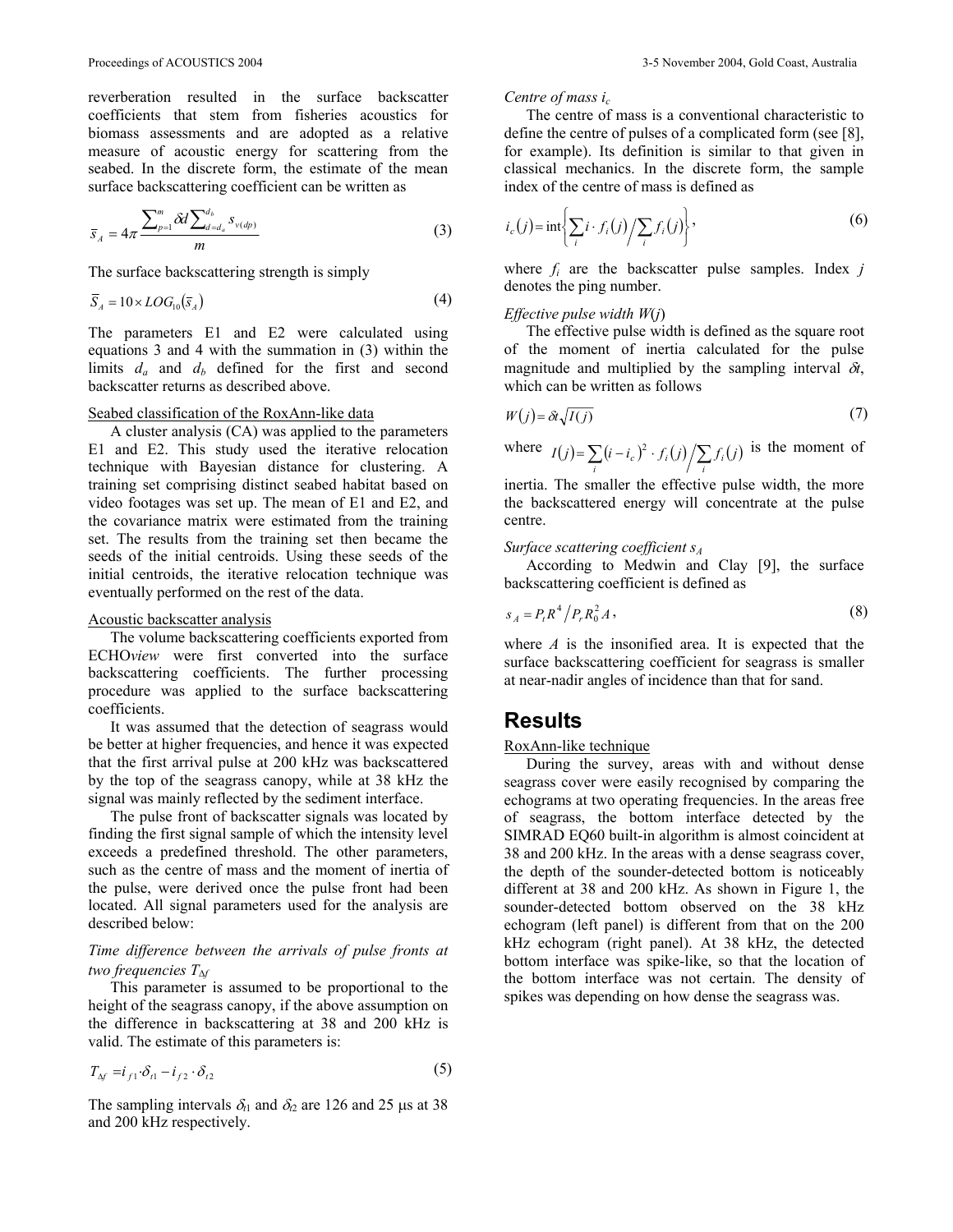



A training data set was established from homogeneous areas within the reference (training) sites. The video footages taken over these areas were used to directly examine the seabed habitat. Three seabed habitat types, namely seagrass  $(\times)$ , sand (•) and no-seagrass  $(\square)$ as shown in Figure 2, were defined from the video recordings. The two others shown in Figure 2 as  $\circ$  and  $+$ were defined from the echogram. It is obvious that the five classes in Figure 2 are well separated with a minor overlap.



Figure 2. Scatter plot of E1 vs E2 showing five different classes defined from the training data set.

The arithmetic means and the covariance matrix of the five classes in Figure 2 were estimated and then used as seeds of the initial centroids for refining using the iterative relocation cluster analysis. As shown in Figure 3, overlapping between classes disappears after the refinement. The refinement process using CA reassigns overlapping data to new, appropriate classes to which the data belong most. As a consequence, new means and covariance matrix are produced. These new values

become the seeds of the initial centroids that are used to perform CA for the entire data set. The ellipses in Figure 3 show the first standard deviation contours.



Figure 3. Scatter plot of E1 vs E2 for the refined classes derived from Figure 2.



Figure 4. Scatter plot of E1 vs E2 for the entire data set. Five cluster domains are shown by the ellipses.



Figure 5. Acoustically derived seabed types along the track.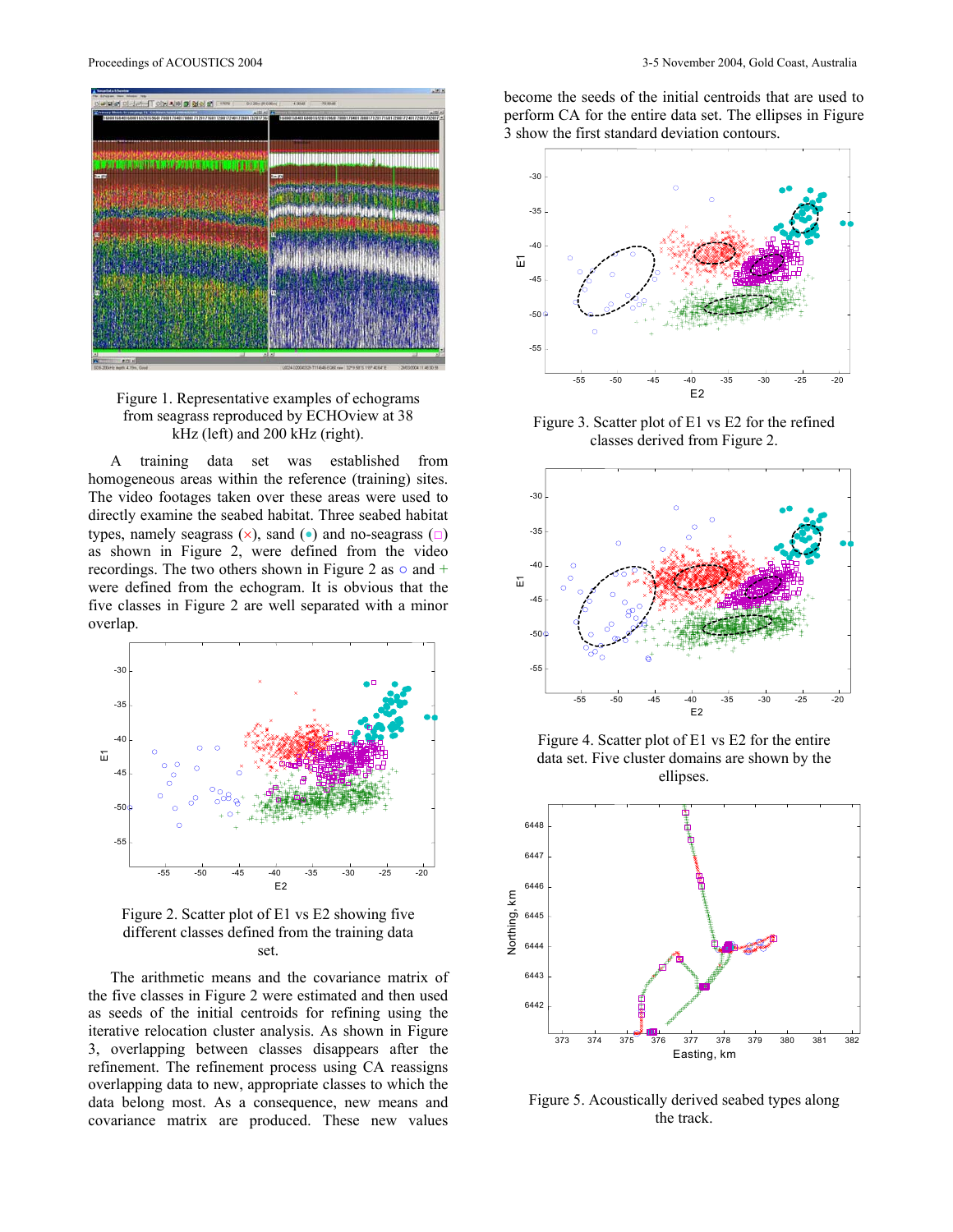The CA results for the entire data are shown in Figure 4. E1 and E2 indices were also derived from the acoustic data collected in stations used in the acoustic backscatter analysis. When they were superimposed into Figure 4, they agreed well with those in the figure. Figure 5 demonstrates the acoustically derived seabed classes located along the vessel's track. Note that the number of data points shown in Figure 5 is reduced for better visualisation.

#### **Acoustic backscatter analysis**

As shown in the previous section, the bottom location derived from the echograms is different at 38 and 200 kHz when the seabed is covered by seagrass. The front of the backscattered pulse at 200 kHz arrives on the sonar receive array generally earlier than that at 38 kHz. However, the time difference  $T_{\Delta f}$  varies substantially in a random manner and depends noticeably on the threshold level selected for locating the pulse arrivals, especially at 38 kHz. The arrival time difference can serve as a coarse indicator of the presence of seagrass on the bottom. However, this parameter is not robust enough for accurate estimates of the mean seagrass height, because of its instability. Further experimental studies are necessary to determine a more suitable set of sonar frequencies for acoustic measurements of the seagrass canopy height.

The seagrass canopy is a much rougher surface than a seagrass-free sandy bottom. According to the scattering theory, the rougher the surface, the less energy of acoustic waves will be reflected at the specular angle and the more energy will be scattered in the other directions. Scattering at non-specular angles increases with the increase of frequencies. This scattering feature is clearly seen in the results of the backscatter analysis for sand and seagrass. At 38 kHz, the intensity of acoustic backscattering from sand is somewhat higher than that from seagrass (Figure 6), but the difference is not large. At 200 kHz, the backscatter intensity for seagrass is much lower, 10-15 dB than that for sand. A small sand patch of about 5 m wide is clearly seen in the backscatter level at both frequencies. The backscatter intensity depends on the echosonder's parameters and the sea depth. Hence this parameter is not suitable for distinguishing seagrass on the bottom if the sea depth varies substantially. The surface scattering coefficient does not depend on the seabed, and hence the estimate of this coefficient is more robust with respect to acoustic discrimination of seagrass. The surface scattering coefficient can be calculated using equation 8 with an accurate estimate of the insonified area *A* and proper correction for the transducer power and receive gain of the echosounder.



Figure 6. Surface backscatter level from sand (a) and seagrass (b) at 38 and 200 kHz.

The other backscatter characteristic that is capable of discriminating seagrass on the seabed is the effective pulse width of the echo signal. The sonar head transmits and receives the acoustic energy within a finite solid angle. When the RMS height and correlation length of the surface roughness are small relative to the wavelength of acoustic waves, the contribution of waves scattered back to the sonar at oblique angles of incidences to the received signal remains small comparing to the intensity of waves backscattered at the normal incidence, and hence the pulse width changes insignificantly. For rough surfaces, the contribution of oblique backscattering becomes substantial, which leads to spreading of the received pulse, because the two-way acoustic travel time at oblique angles is longer. The pulse width is commonly measured at a  $-3$ -dB level of the maximum amplitude. However, the signals backscattered by a rough surface of the seabed frequently have a complicated irregular shape of the envelope, so that the conventional method of estimating the pulse width is not applicable. In that case, the effective pulse width defined earlier is the only robust parameter to measure the pulse duration. Figure 7 shows the effective pulse width of the backscatter signals received at 38 kHz (dotted line) and 200 kHz (solid line) over a sandy bottom (upper panel) and a seagrass canopy (lower panel).